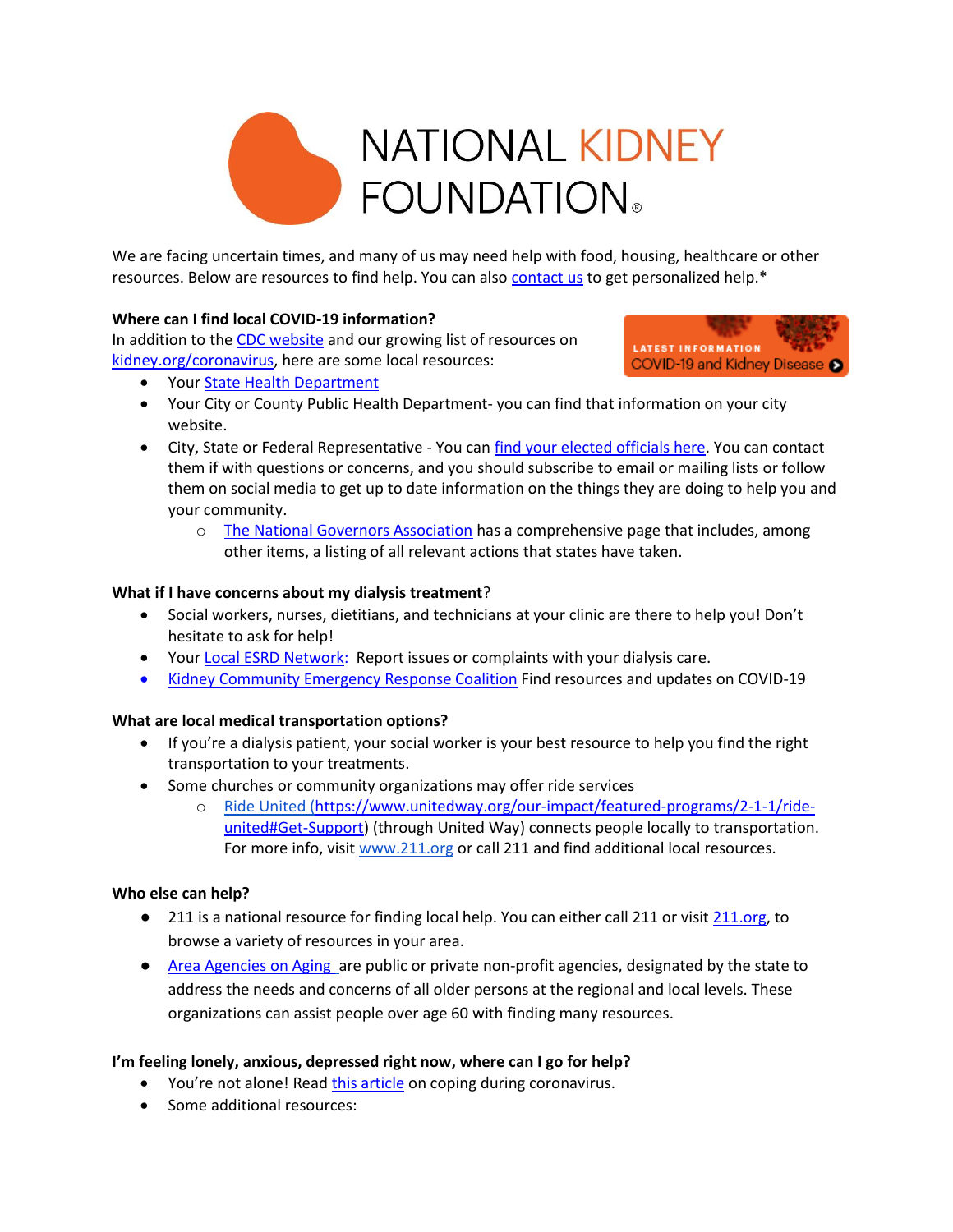- o [National Suicide Prevention Lifeline:](file:///C:/Users/Kelli/Downloads/National%20Suicide%20Prevention%20Lifeline) 800-273-TALK (8255)
- o SAMHSA Disaster Distress Hotline 1-800-985-5990
- [National Alliance on Mental Illness Helpline](https://www.nami.org/Find-Support/NAMI-HelpLine) Helpline is currently suspended but you can leave voicemail or text NAMI TO 741741
	- o [COVID-19 Mental Health Resource Guide](https://www.nami.org/getattachment/About-NAMI/NAMI-News/2020/NAMI-Updates-on-the-Coronavirus/COVID-19-Updated-Guide-1.pdf)

### **I'm worried about getting exposed to coronavirus at the pharmacy. How can I refill my medications?**

- If you are concerned about getting to the pharmacy for refills
	- Contact your healthcare provider to ask about obtaining extra necessary medications to have on hand - you may be able to get a several month supply at once.
	- Some pharmacies are offering delivery, including:
		- [CVS](https://www.cvs.com/content/delivery)
		- [RiteAid](https://www.riteaid.com/faq/prescription-services)
		- [Walgreens](https://www.walgreens.com/topic/pharmacy/prescription-delivery.jsp)
	- Consider using a mail-order pharmacy. Check with your insurance provider about which pharmacies you can use.

### **I'm worried about getting exposed to coronavirus at the grocery store. How do I get food?**

- Grocery delivery services Many grocery stores now offer shopping service where you can order groceries online and either have them delivered or pick them up at the store (without going inside), with some fees as low as \$1 for pick up. Below are some national options that may be available in your area, but you should also check with your local grocer as well:
	- Instacart.com
	- [Walmart](https://grocery.walmart.com/) (accepts SNAP/EBT online)
	- [Aldi](https://www.aldi.us/en/shop-now/grocery-pickup/)
	- Shipt.com
	- [Amazon Fresh](https://www.amazon.com/fmc/learn-more)
- Some community service organizations are also organizing free grocery pickup for seniors and immunocompromised individuals. Your local city or county representative may be able to assist you with finding those groups. You can also check social media sites like Nextdoor.com or Facebook.com to find groups in your area.
- Many grocery stores are making adjustments to their hours and services, such as offering certain times for those with compromised immune systems/elderly to shop. Check with your local store for special hours.
- [Meals on Wheels](https://www.mealsonwheelsamerica.org/) is a meal delivery service available in most areas of the country. Eligibility criteria and costs may vary depending on your location and age.
	- There may be other meal delivery services available in your area as well, a good place to start is by contacting [211.](http://www.211.org/)
	- The [Food is Medicine Coalition](http://www.fimcoalition.org/partners) has a listing of partners that offer meals for people with chronic illnesses.

# **What if I can't afford food right now?**

- If you have not already, you should sign up for the Supplemental Nutrition Assistance (SNAP) program. You can find more [information about who is eligible and how to apply here.](https://www.fns.usda.gov/snap/recipient/eligibility#How%20do%20I%20apply%20for%20SNAP?)
- Find a local food shelf or food panty [here.](https://www.feedingamerica.org/find-your-local-foodbank)
	- Remember our [coronavirus resources for a kidney friendly pantry](https://www.kidney.org/contents/be-prepared-kidney-patient-prep-coronavirus) can help you determine which food options are best for you.